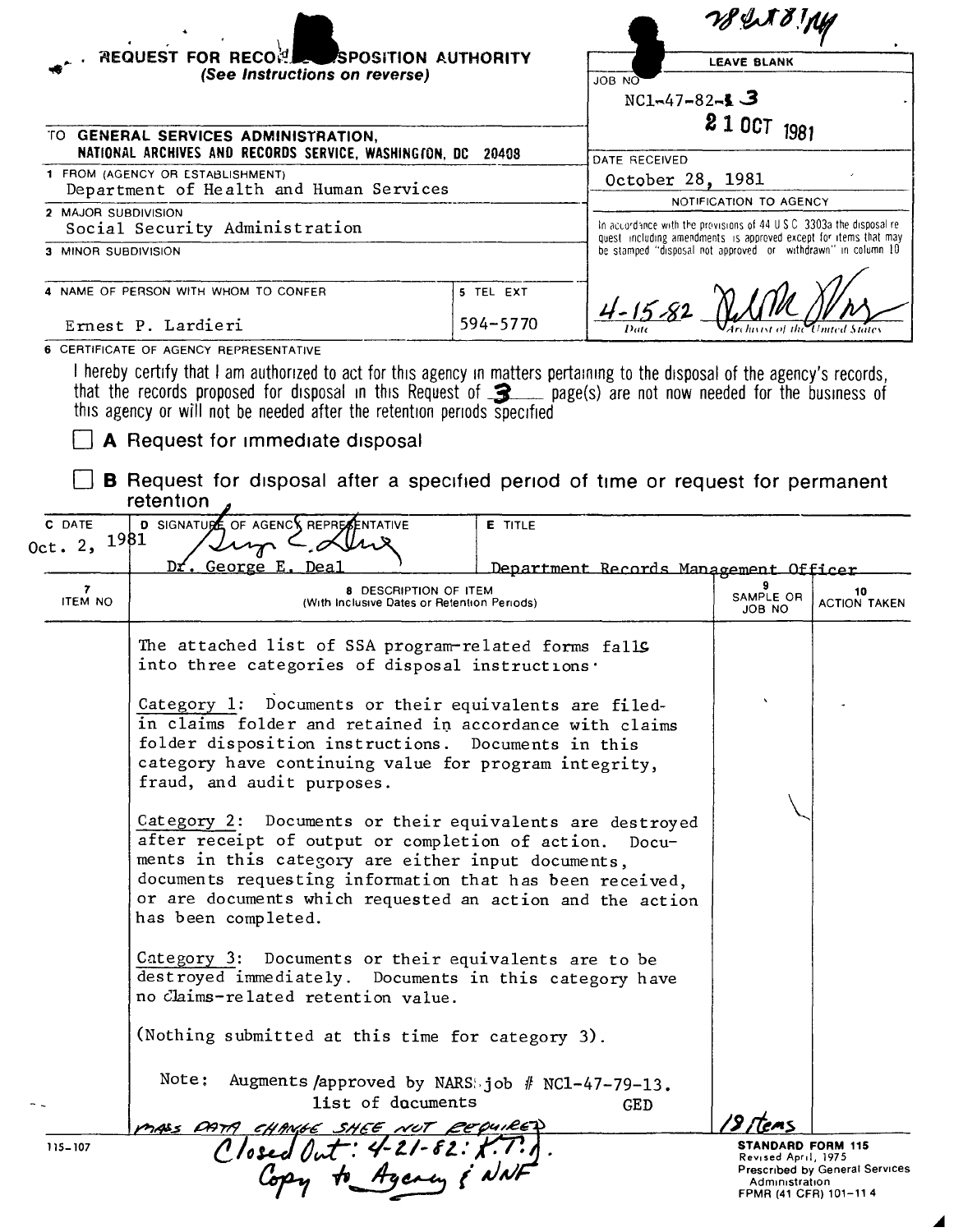## Category 1

-,

| Form Number                                                   | Description of Records                                                                  |  |  |
|---------------------------------------------------------------|-----------------------------------------------------------------------------------------|--|--|
| $HCFA-40$                                                     | Medicare Card Enrollment Form (supersedes<br>Form $HCFA-40-C$ )                         |  |  |
| SSA-596                                                       | Conversion of Benefit Role                                                              |  |  |
| $SSA-625$                                                     | Report by Former Representative Payee                                                   |  |  |
| $SSA-847$                                                     | SSA Request for Case Action                                                             |  |  |
| $SSA-L880-U3$                                                 | Request for Additional Evidence of Disability                                           |  |  |
| $HCFA-1585$                                                   | Notice of Medical Insurance Enrollment and<br>Premium Deduction (Printed prior to 9/69) |  |  |
| $HCFA-1585-A$                                                 | Record of Medical Insurance Enrollment                                                  |  |  |
| $SSA-3441-F-6$                                                | Reconsideration Disability Report                                                       |  |  |
| SSA-3500-U2                                                   | CDI Coding                                                                              |  |  |
| $SSA-4040$                                                    | Application for Medical Insurance<br>(supersedes Form HCFA-40-C)                        |  |  |
| $SSA - 4348 - U2$                                             | SSI Offset Work Sheet                                                                   |  |  |
| $SSA - 4349 - U2$                                             | Trust Fund Transfer Work Sheets                                                         |  |  |
|                                                               | NOTE:                                                                                   |  |  |
|                                                               | File original of SSA 4348-U2 and<br>1.<br>SSA 4349-U2 in claims folder.                 |  |  |
|                                                               | Send second copy to servicing DO for<br>2.<br>retention in SSI offset file.             |  |  |
|                                                               | متخنشلته<br>XVI Diegbility Claime Control                                               |  |  |
| (obsoletes Forms SSA-8029-U2,<br>$SSA-8175-U2$ and $SSA-3702$ | and Determination Input Form                                                            |  |  |
|                                                               | Authorized Disposition                                                                  |  |  |
|                                                               | Input Copy - Destroy one month after<br>acknowledgement from Office                     |  |  |
| SSA-8080TR                                                    | SSI Claims Record Review Form                                                           |  |  |
| SSA-L9560                                                     | Workmen's Compensation Redetermination<br>Letter                                        |  |  |

 $($ 

 $\ddot{\phantom{0}}$ 

## Authorized Disposition

File in claims folder and retain in accordance with claims folder disposition instructions.